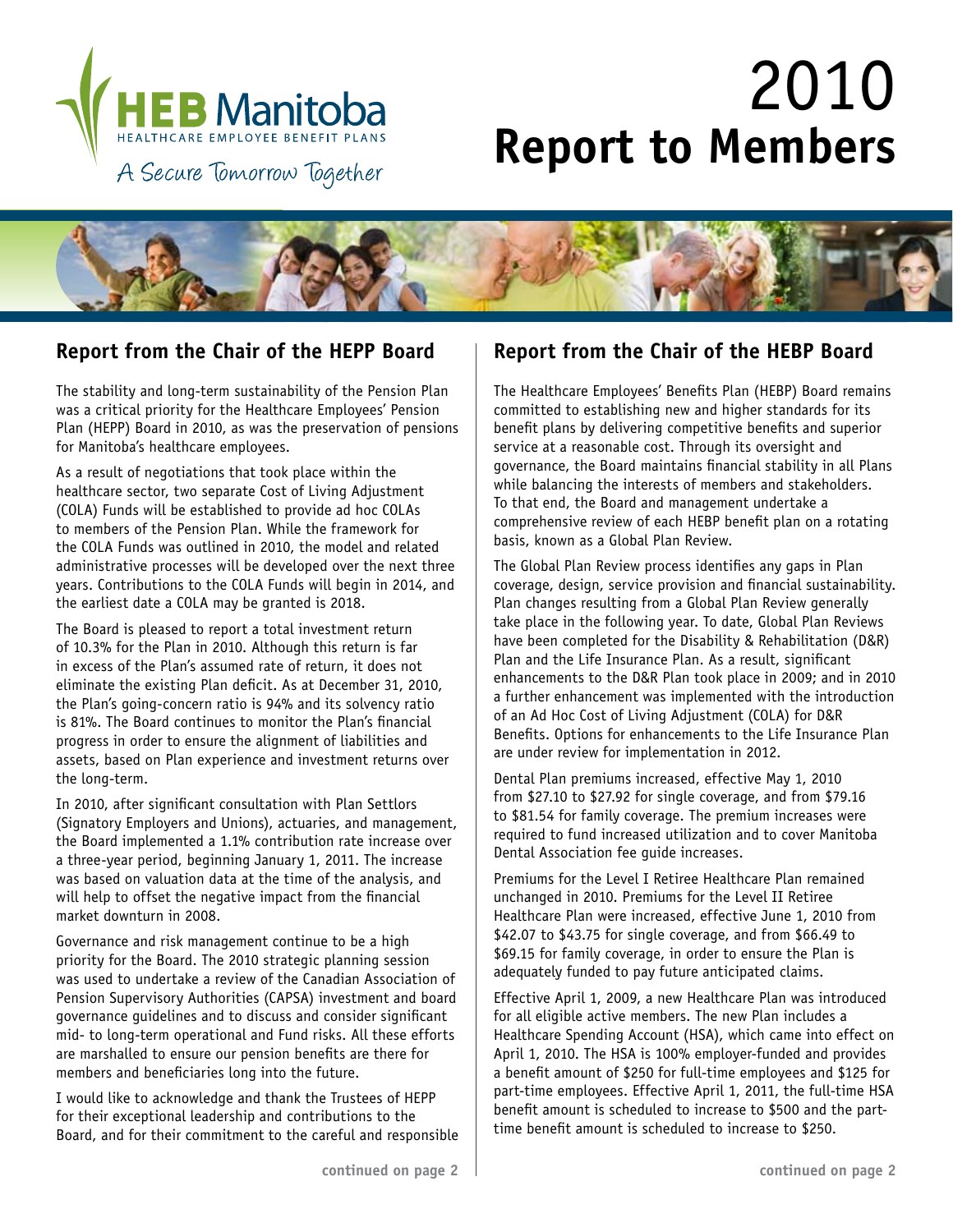## **Report from the Chair of the HEPP Board**

### *continued*

management of monies entrusted to our care. On behalf of the Board of Trustees I would like to thank the HEB Manitoba management and staff for their continued commitment to outstanding service for Plan members.

Bob from of

**Bob Romphf** Chair Healthcare Employees' Pension Plan Board

### **Report from the Chair of the HEBP Board** *continued*

Premiums for the D&R Plan, Life Insurance Plan, and the new Healthcare Plan remained unchanged in 2010. All three Plans continue to maintain a healthy financial position.

The HEBP Board continues to work in partnership with the HEPP Board to jointly govern and oversee the shared operations of HEB Manitoba, and to leverage efficiencies and enhance service for our members wherever possible.

I would like to thank each Trustee for the skills, knowledge and insight that they bring to the boardroom table, and for their time and dedication towards ensuring outstanding plan governance. In addition, on behalf of the Trustees I would like to thank the employees of HEB Manitoba for their continued hard work and service to our members.

**Gerry Gattinger** Chair Healthcare Employees' Benefits Plan Board

### **Report from the HEB Manitoba Chief Executive Officer**

Throughout 2010, the management and employees of HEB Manitoba continued to work toward the execution and implementation of various multi-year strategic initiatives that were established within the organization's 2008–2010 Operational Plan. Highlights of some of the initiatives include the re-architecture of Disability & Rehabilitation (D&R) Plan systems, a comprehensive global review of the Life Insurance Plan, the introduction of a new name and logo for the organization, the update of publications and communications with our new identity, and the development of a new HEB Manitoba website.

In addition, significant time and effort has been dedicated to the development of a 2011-2013 Operational Plan that maps out the next phases for advancing HEB Manitoba. Many of the 2011-2013 initiatives are based upon foundational work that is well underway, such as the review of data integrity on a file-by-file basis, the redesign of business processes and the re-architecture of essential information technology systems. As before, our guiding principle remains the fair and just treatment of our members and stakeholders through prudent fiscal management, excellent member service, and open communication.

In 2010, administration of the Pension Plan was significantly impacted by the introduction of changes to The Pension Benefits Act of Manitoba (Bill 10). Considerable work was undertaken on a priority basis to adapt our systems, processes and data to comply with Bill 10. In addition to the unplanned activity related to Bill 10, HEB Manitoba experienced substantial membership growth in all of its Plans, ultimately resulting in increased member activity and increased

workloads. Management, in consultation with the Board, continues to assess the need for additional resources on an annual basis. Employees at HEB Manitoba continue to work diligently to meet the ever increasing demands and provide members with superior services at a reasonable cost.

The financial sustainability and security of all HEB Manitoba Plans are paramount in the decisions and recommendations made by management and the direction set by the HEPP and HEBP Boards. In 2010, the HEPP Board implemented a contribution rate increase for the Pension Plan, to be phasedin over a three–year period beginning January 1, 2011. The increase was based on consultation with employer and union stakeholders and significant analysis undertaken by the HEPP Board, management, and Plan actuaries over the last several years.

I would like to thank the HEPP and HEBP Boards for their ongoing support of management and consistent application of good governance principles. I would also like to acknowledge and thank executive management and HEB Manitoba employees for their attentiveness to members and commitment to providing a secure tomorrow together.

Wladay

**Winston Maharaj** Chief Executive Officer HEB Manitoba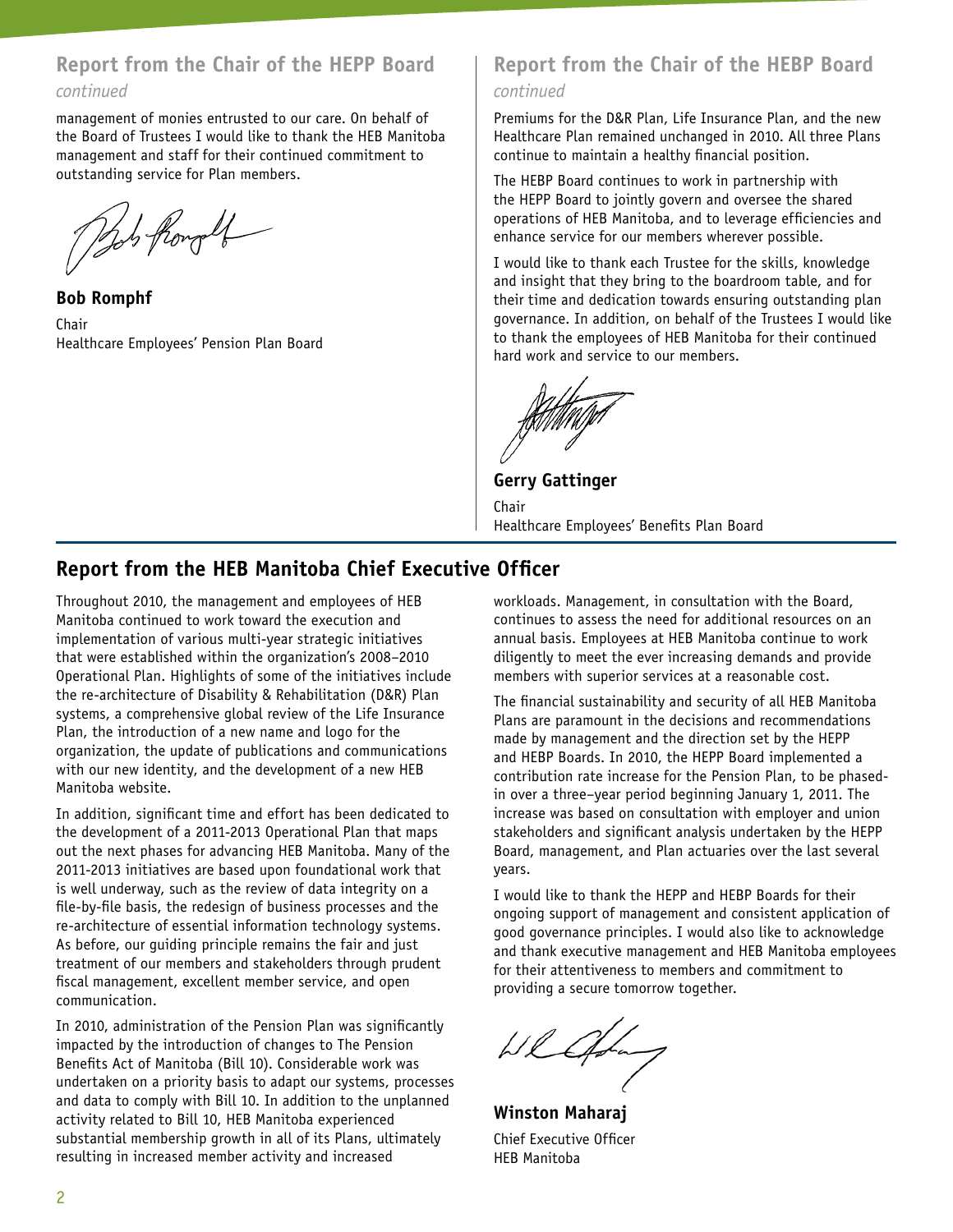# **Pension Plan Financial Summary\***

| Increase in net assets                         | 2010              | 2009          |
|------------------------------------------------|-------------------|---------------|
| Current period change in market values         | \$<br>255,476,597 | 332,303,247   |
| Investment income                              | 114,810,575       | 116,054,995   |
| Contributions from employers                   | 117,655,722       | 114,777,923   |
| Contributions from employees                   | 117,514,421       | 114,799,829   |
| <b>Total</b>                                   | 605,457,315       | 677,935,994   |
| Decrease in net assets                         |                   |               |
| Benefits paid to pensioners and beneficiaries  | 134,873,689       | 123,654,940   |
| Refunds to terminated members                  | 27,257,814        | 27,405,255    |
| Investment and Plan administration expenses    | 17,601,960        | 15,709,764    |
| <b>Total</b>                                   | 179,733,463       | 166.769.959   |
| Net increase in net assets                     | 425,723,852       | 511,166,035   |
| Net assets available for benefits, January 1   | 3,573,018,544     | 3,061,852,509 |
| Net assets available for benefits, December 31 | 3.998.742.396     | 3.573.018.544 |

*\*Full Audited Financial Statements are available on our website at www.hebmanitoba.ca*

## **Pension Plan Membership**

| Member Mix        | 2010   | 2009   | Average Age (years) | 2010 | 2009 |
|-------------------|--------|--------|---------------------|------|------|
| Deferred Vested   | 10,285 | 9,513  | Active member       | 43   | 43   |
| Retired           | 13,428 | 12,732 | Retired member      | 70   | 70   |
| Active & Disabled | 41,441 | 40,426 | Deferred member     | 43   | 44   |
| <b>Total</b>      | 65.154 | 62,671 |                     |      |      |

# **Pension Plan Highlights**

The Healthcare Employees' Pension Plan (HEPP) provides pension benefits to eligible employees of participating healthcare employers.

The Plan is a defined benefit (DB) pension plan, which uses a formula, rather than investment income derived from pension contributions, to determine benefits payable to eligible members at retirement.

In 2010, we continued to review and correct members' historical pension data received from employers. In 2011, we will concentrate on a file-by-file review of members' individual accounts to ensure the accuracy of the pension data. These measures will enable us to provide members with more accurate pension information in a timely manner.

In March 2010, the Manitoba Pension Commission announced a significant number of changes to The Pension Benefits Act, effective May 31, 2010. These changes impacted most

of the Plan's processes, including retirement, termination, and marriage/common-law relationship break-up processes. In addition, the changes require that the Plan maintain and report additional member information on Annual Pension Statements.

The balance of the year centered on interpreting and identifying the impacts of the legislative changes and on implementing the critical changes. The majority of the legislative changes have been implemented, however this work will continue into 2011.

Due to the impact of Bill 10, members may have experienced delays in receiving requested information related to events such as terminations and marriage/common-law relationship break-ups in the fall of 2010; however, most of these backlogs have now been addressed.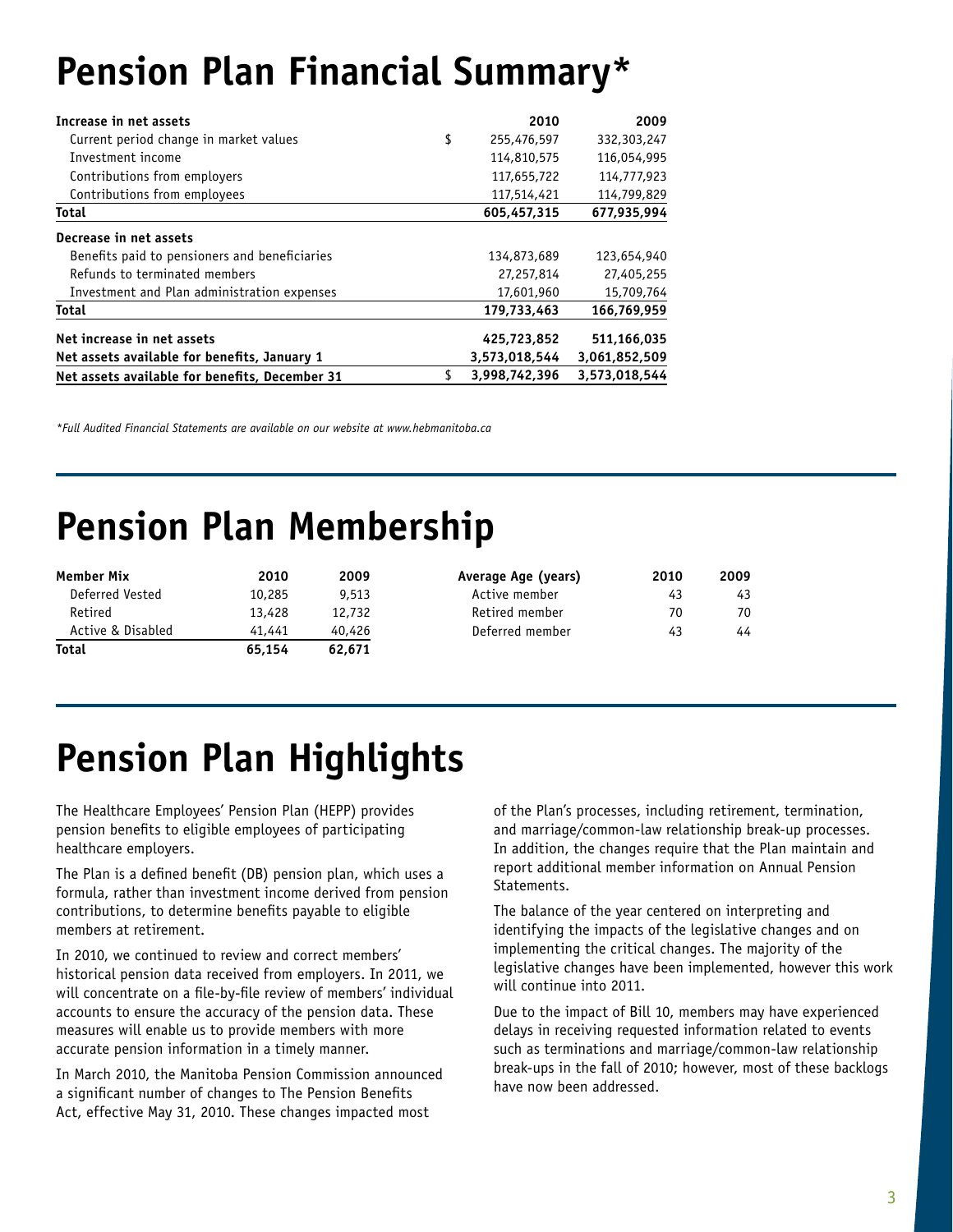# **Pension Plan Investment Highlights**

## **HEPP Investment Returns**

HEPP's investment returns continued to show strong results in 2010, earning 10.3% following the 14.5% return from 2009. To fund the Plan's obligations, we need to achieve a long-term rate of return of 6.5%, as determined by the Plan's actuary. In the Plan's 14-year history, we have enjoyed ten years of returns equal to or in excess of 6.5%, two years of returns that were positive but below 6.5%, and only two years of negative returns. Unfortunately, the impact of the 2008 financial crisis is still being felt as our five-year return of 4.7% is still below 6.5%. For the Plan's investment return to equal 6.5% within the next two-year period, we will need double-digit investment returns in each year.

With long-term government bond yields averaging approximately 4% over the past five years, the Plan requires exposure to investments that will generate higher returns. Over the long-term, equity-type investments are expected to outperform fixed-income returns, but their performance is more volatile. In this regard, the Plan's investment policy has an exposure biased toward public equity markets and real estate.

### **Major Market Returns**

Global equity markets enjoyed positive returns in 2010 following on the strong rebound in markets in 2009. Of the major markets we invest in, the Canadian market was the strongest with a 17.6% return as compared to a 9.1% return for US markets and a 2.6% return for international markets.

The Canadian dollar rose in value against most major currencies during the year, lowering returns from foreign equity markets when expressed in Canadian dollar terms. We continue to have the majority of our equity holdings in the Canadian market. The Canadian market has returned 6.6% over the past decade as compared to -2.7% for the US market and -0.3% for international markets.

Bond market returns were positive, largely due to favourable returns in the corporate bond sector and strong performance from longer-dated maturities as interest rates fell during the year.

The Canadian real estate market, as measured by the REALpac/IPD Canada Annual Property Index, returned 11.1% in 2010 as compared to the 2009 return of -0.3%, the first negative return since 1993. Income returns for the four main property sectors in the Index (retail, office, industrial, and residential) averaged 6.9% in 2010, largely unchanged from 2009. All four sectors experienced a positive valuation adjustment in 2010 following negative valuation adjustments for all sectors in 2009. The valuation adjustment for the retail sector was 8.4% for the year versus an average of 1.4% for the remaining sectors.

### **HEPP Asset Mix**

At the end of 2010, our overall asset mix was largely unchanged from 2009 with 57% of the Fund in equities, 34% in fixed income, and 9% in real estate. We have been reducing our exposure in commercial mortgages for some time, adding the proceeds to our bond holdings. At year-end, we held 4% in mortgages, which we reduced from the 10% held several years ago to improve the overall liquidity in our fixed income holdings. We are maintaining our exposure to the real estate market, which has been one of our best and most consistent long-term investments.

### **HEPP Investment Returns - Annual**













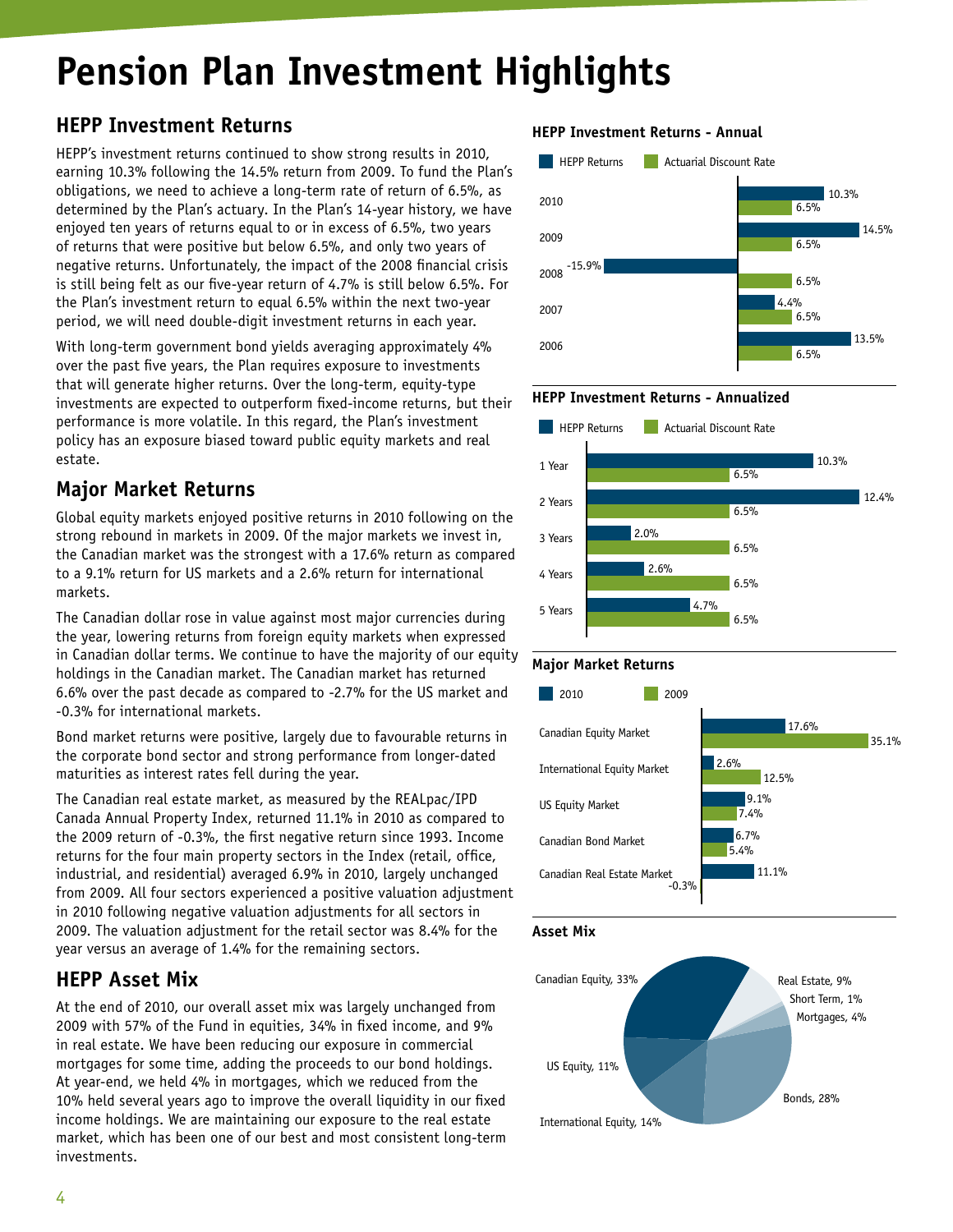# **Benefits Information**

The Healthcare Employees' Benefits Plan (HEBP) offers Healthcare, Dental, Life Insurance, and Disability & Rehabilitation Plans to eligible healthcare employees and their families throughout Manitoba. All employers do not necessarily participate in each of the benefit plans offered by HEBP. Employees should check with their employer for coverage clarification.

### **Financial Summary**

### **Active Healthcare Plan**

| Increases                                             |            |                          |
|-------------------------------------------------------|------------|--------------------------|
| Premiums                                              |            | \$ 23,862,426 20,110,422 |
| Investment income                                     | 96,928     | 52,653                   |
|                                                       |            | 23,959,354 20,163,075    |
| Decreases                                             |            |                          |
| Claims and related expenses                           | 17,070,567 | 14,326,422               |
| Administrative expenses                               | 2,588,343  | 2,218,808                |
|                                                       |            | 19,658,910 16,545,230    |
| Net increase prior to change in obligations           | 4,300,444  | 3,617,845                |
| Change in obligations and internally restricted funds | (176,086)  | (2,680,114)              |
| Net increase after change in obligations              | 4.124.358  | 937.731                  |
| <b>Net Assets Beginning</b>                           | 1,386,896  | 449,165                  |
| <b>Net Assets Ending</b>                              | 5.511.254  | 1.386.896                |

### **Benefit Highlights**

### **Plan Membership:** 31,166 **2010 2009**

After comparing the projected Plan premiums to anticipated claim costs and reserve levels, it was determined that a rate change was not required for the Healthcare Plan in 2010. Benefit levels also remained unchanged. The Plan and all reserves are fully funded as at the end of 2010. Of claims incurred, 42% were for drugs, 11% were for vision care, and 47% were for paramedical and all other benefits.

### **Healthcare Spending Account (HSA)**

This benefit is 100% funded by your Employer.

**Plan Membership:** Members of the Active Healthcare Plan are eligible for an HSA.

Effective April 1, 2010, a new Healthcare Spending Account (HSA) was provided to eligible full-time and part-time employees. Eligible Healthcare Plan members, with 1500 or more hours of regular paid hours, were provided with a full time HSA amount of \$250.00; Healthcare Plan members with less than 1500 regular paid hours were provided with a part-time HSA in the amount of \$125.00 The HSA provides members with an additional way to pay for healthcare and dental expenses in excess of existing HEB Manitoba benefit maximums.

### **Retiree Healthcare Plan**

| Increases                                             |                 |            |
|-------------------------------------------------------|-----------------|------------|
| Premiums                                              | \$<br>3,994,700 | 3,742,599  |
| Investment income                                     | 11,542          | 7,960      |
|                                                       | 4.006.242       | 3,750,559  |
| Decreases                                             |                 |            |
| Claims                                                | 3,439,159       | 3,175,282  |
| Administrative expenses                               | 320,074         | 250,279    |
|                                                       | 3,759,233       | 3,425,561  |
| Net increase prior to change in obligations           | 247,009         | 324,998    |
| Change in obligations and internally restricted funds | (145, 905)      | (292, 146) |
| Net increase after change in obligations              | 101,104         | 32,852     |
| <b>Net Assets Beginning</b>                           | 68,936          | 36,083     |
| <b>Net Assets Ending</b>                              | \$<br>170.040   | 68.936     |

### **Plan Membership:** 5,994 **2010 2009**

Premium adjustments were not required for Level I coverage in 2010. After comparing projected premiums to anticipated claim costs and reserve levels, a premium increase was implemented for Level II coverage. The benefit levels for both Level I & Level II coverage remained unchanged. The Plan's financial position improved moderately during 2010, and all reserves became closer to being fully funded at the end of 2010. Of claims incurred, 58% were for drugs, 11% were for ambulance & hospital benefits, and 31% were for paramedical and other benefits.

continued on page 6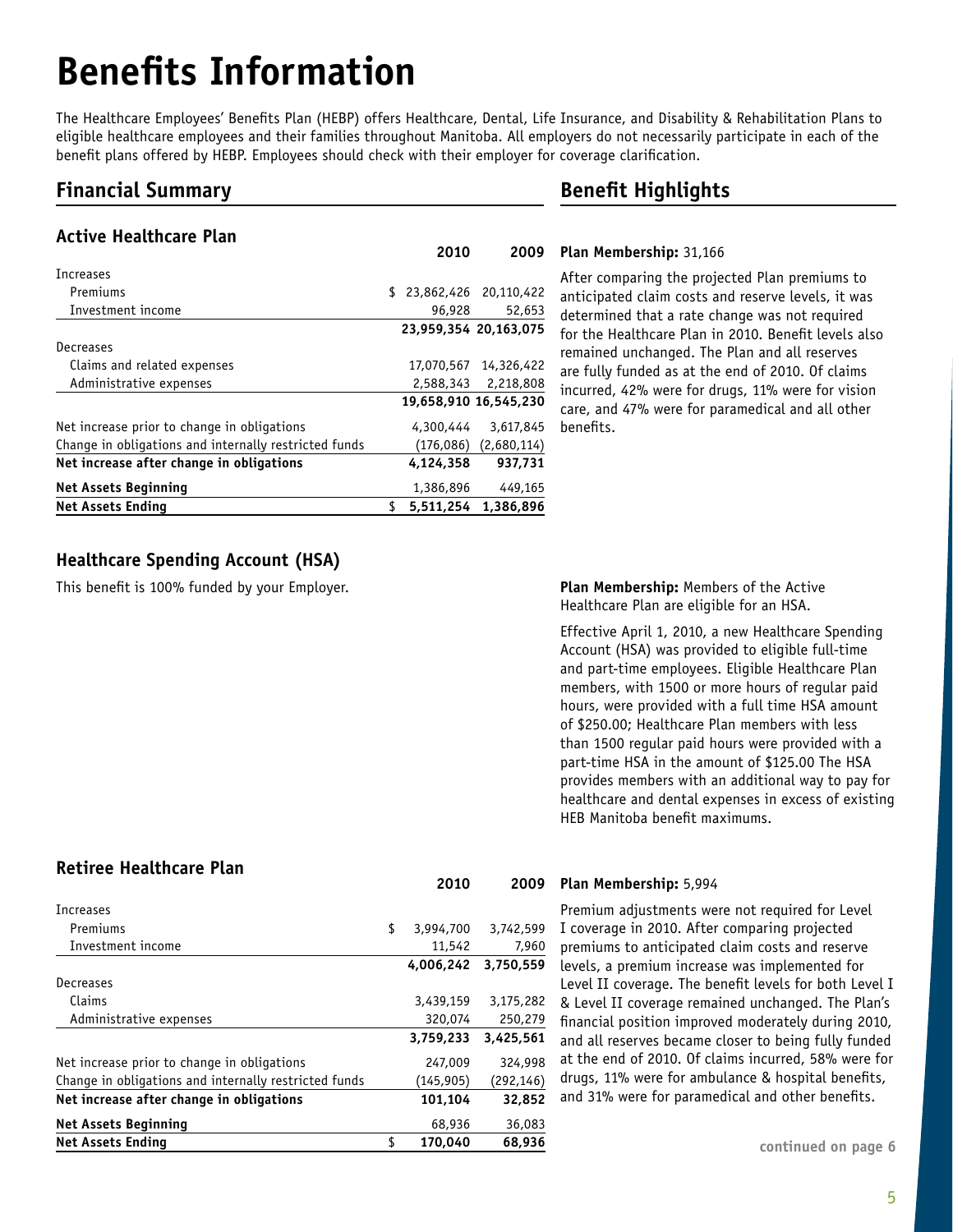### **Financial Summary Benefit Highlights**

**Life Insurance Plan**

### **Dental Plan**

| Increases                                             |              |                       |
|-------------------------------------------------------|--------------|-----------------------|
| Premiums                                              | \$           | 18.398.628 17.078.435 |
| Investment income                                     | 41,569       | 43,651                |
|                                                       |              | 18,440,197 17,122,086 |
| Decreases                                             |              |                       |
| Claims                                                | 18,074,376   | 16,673,868            |
| Administrative expenses                               | 1,410,713    | 1,198,542             |
|                                                       |              | 19,485,089 17,872,410 |
| Net decrease prior to change in obligations           | (1,044,892)  | (750, 324)            |
| Change in obligations and internally restricted funds | 557,349      | (232,903)             |
| Net decrease after change in obligations              | (487, 543)   | (983, 227)            |
| <b>Net Assets Beginning</b>                           | 569,895      | 1,553,122             |
| <b>Net Assets Ending</b>                              | \$<br>82,352 | 569.895               |

### **Plan Membership:** 25,467 **2010 2009**

In order to support anticipated claim costs and maintain Dental Plan reserve levels, premium increases were implemented in 2010. The premium increases were the result of increased benefit utilization, Manitoba Dental Association fee guide increases, and inflationary increases. Of claims incurred, 85% were for basic services and 15% were for major and orthodontic services. Dental Plan benefit levels remained unchanged.

|                                                       | 2010                    | 2009                  |
|-------------------------------------------------------|-------------------------|-----------------------|
| Increases                                             |                         |                       |
| Premiums                                              | \$<br>9,658,609         | 9,245,049             |
| Investment income                                     | 3,439,798               | 4,657,434             |
|                                                       |                         | 13.098.407 13.902.483 |
| Decreases                                             |                         |                       |
| Claims and related expenses                           | 8,874,610               | 5,786,591             |
| Administrative expenses                               | 1,271,899               | 908,207               |
|                                                       | 10.146.509              | 6.694.798             |
| Net increase prior to change in obligations           | 2,951,898               | 7,207,685             |
| Change in obligations and internally restricted funds | 229,000                 | (2,548,000)           |
| Net increase after change in obligations              | 3,180,898               | 4,659,685             |
| <b>Net Assets Beginning</b>                           | 13,731,946              | 9.072.261             |
| <b>Net Assets Ending</b>                              | \$16.912.844 13.731.946 |                       |

### **Plan Membership:** 34,719 **2010 2009**

Life Insurance Plan claims and related expenses were at 92% of premiums in 2010, up from 63% in 2009. There were no premium increases or benefit changes during 2010, and the Plan's reserves are fully funded.

In 2010, HEB Manitoba completed a Global Review of the Life Insurance Plan for active members. The review looked at various components of the Life Insurance Plan and assessed its competitiveness within the market, and in relation to life insurance plans offered in the public sector by other healthcare employers. As a result of the Global Review, several enhancements to the Plan will be considered over 2011. Please look for notices of changes in upcoming communications.

### **Disability & Rehabilitation (D&R) Plan**

| Increases                                           |    |           |                               |
|-----------------------------------------------------|----|-----------|-------------------------------|
| Premiums                                            | S. |           | 35,335,811 33,643,586         |
| Investment income                                   |    |           | 9,183,708 7,005,768           |
|                                                     |    |           | 44,519,519 40,649,354         |
| Decreases                                           |    |           |                               |
| Claims and related expenses                         |    |           | 22,073,512 20,508,814         |
| Administrative expenses                             |    |           | 4,320,424 4,055,299           |
|                                                     |    |           | 26.393.936 24.564.113         |
| Net increase prior to change in obligations         |    |           | 18,125,583 16,085,241         |
| Change in obligations                               |    |           | $(10,907,000)$ $(16,774,000)$ |
| Net increase (decrease) after change in obligations |    | 7,218,583 | (688, 759)                    |
| <b>Net Assets Beginning</b>                         |    |           | 28.592.839 29.281.598         |
| <b>Net Assets Ending</b>                            |    |           | \$35.811.422 28.592.839       |

### **Plan Membership:** 35,613 **2010 2009**

There were 1,278 members receiving D&R Benefits at December 31, 2010. Of these claims, 923 were being administered by our in-house program, up from 848 in 2009. Premium rates were unchanged in 2010. Obligations include reserves and assumption changes that occurred in 2010. The Plan is fully funded.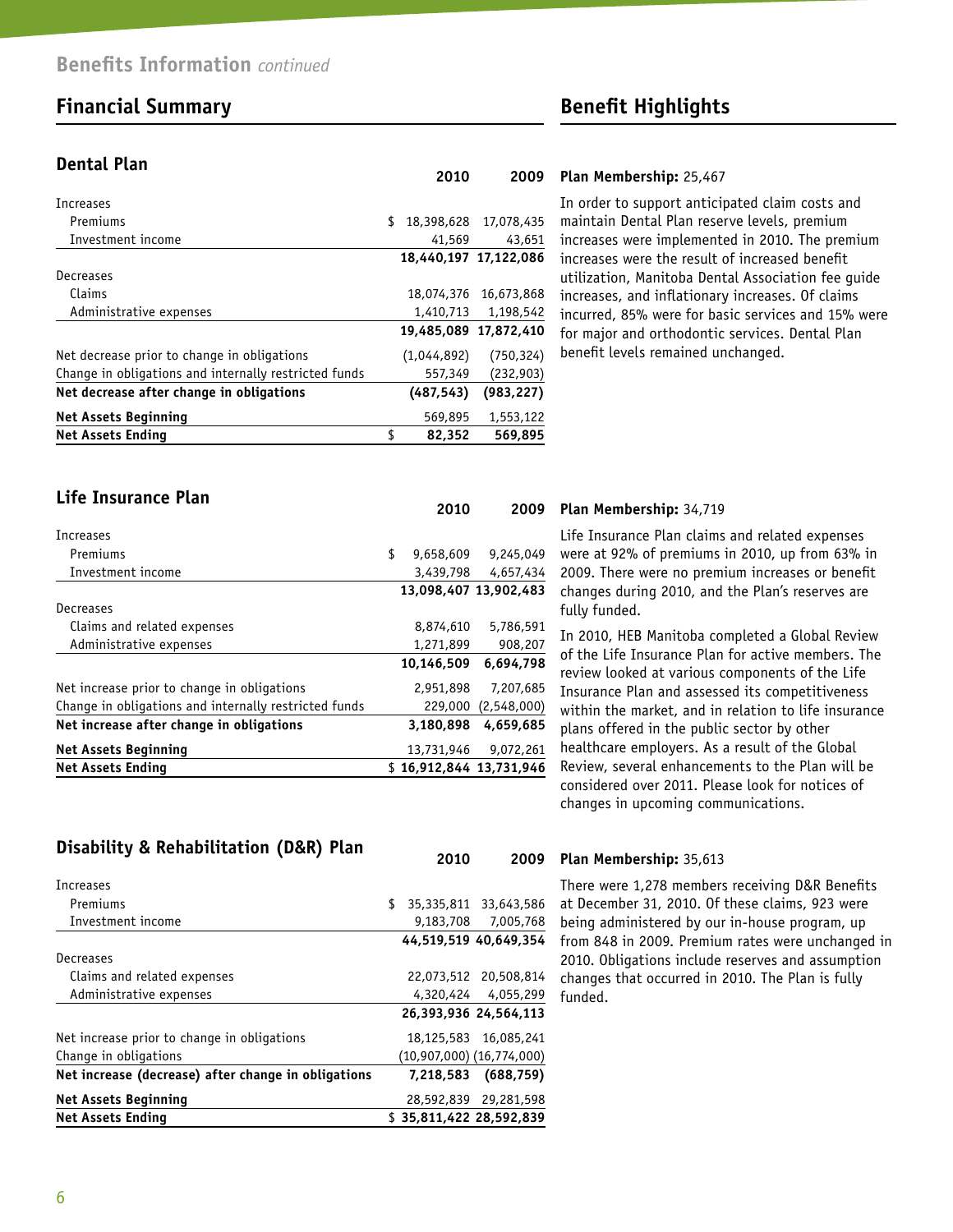# **Directories**

### **Board and Committee Members as of December 31, 2010**

### **Union Representatives**

Ray Erb *Retired, Manitoba Government and General Employees' Union*

Doug Laurie *Manitoba Council of Health Care Unions*

Bob Malazdrewich, CEB *Canadian Union of Public Employees*

Bob Romphf (Chair) *Manitoba Nurses' Union*

Ken Swan *Manitoba Association of Health Care Professionals*

Bruno Zimmer *Manitoba Council of Health Care Unions*

## **Employer Representatives**

Gerry Gattinger *Parkland Regional Health Authority*

Jean-Paul Gobeil, CA, CMC *Retired Partner, Deloitte*

Paul Kochan, CPA, CBV, FCA *Winnipeg Regional Health Authority* Jason Lange

*St. Boniface General Hospital* Gloria O'Rourke (Vice-Chair)

*Winnipeg Regional Health Authority* Janet Wilcox-McKay, BA, CGA *Brandon Regional Health Authority*

## **HEPP Board of Trustees HEBP Board of Trustees**

### **Union Representatives** Brian Ellis, BSW, CEB (Vice-Chair)

*Canadian Union of Public Employees*

Monica Girouard, CGA *Manitoba Council of Health Care Unions*

Doug Laurie *Manitoba Council of Health Care Unions*

Bob Romphf *Manitoba Nurses' Union*

Ken Swan *Manitoba Council of Health Care Unions*

### **Employer Representatives**

Gerry Gattinger (Chair) *Parkland Regional Health Authority*

Penny Gilson, BN, MSA *Assiniboine Regional Health Authority*

Jean-Paul Gobeil, CA, CMC *Retired Partner, Deloitte*

Gloria O'Rourke *Winnipeg Regional Health Authority*

Janet Wilcox-McKay, BA, CGA *Brandon Regional Health Authority*

### **HEPP Investment Committee HEBP Investment Committee**

Alan Brownridge, CGA, CFA (Chair) *Retired Investment Executive*

C. Leney Richardson, CFA *Investment Professional*

Ray Erb *Retired, Manitoba Government and General Employees' Union*

Paul Kochan, CPA, CBV, FCA *Winnipeg Regional Health Authority*

**HEPP Audit Committee HEBP Audit Committee**

Jean-Paul Gobeil, CA, CMC *Retired Partner, Deloitte*

James Husiak, CA, CMC, CFE *The Exchange Consulting Group*

Gloria O'Rourke (Ex-officio member) *Winnipeg Regional Health Authority*

Bob Romphf (Ex-officio member) *Manitoba Nurses' Union*

Bob Malazdrewich, CEB (Vice-Chair) *Canadian Union of Public Employees* Michael Nesbitt *Montrose Mortgage Corporation Ltd.* Gloria O'Rourke *Winnipeg Regional Health Authority*  Bob Romphf *Manitoba Nurses' Union*

Alan Brownridge, CGA, CFA (Chair) *Retired Investment Executive*

C. Leney Richardson, CFA *Investment Professional*

Ray Erb *Retired, Manitoba Government and General Employees' Union*

Paul Kochan, CPA, CBV, FCA *Winnipeg Regional Health Authority*

Terry Dyck *Manitoba Nurses' Union*

Brian Ellis, BSW, CEB (Ex-officio member)

*Canadian Union of Public Employees*  Gabriel J. Forest, FCA

*Retired Partner, PricewaterhouseCoopers*

Monica Girouard, CGA *Manitoba Council of Health Care Unions*

Brian Ellis, BSW, CEB (Co-Chair) *Canadian Union of Public Employees* Gerry Gattinger

*Parkland Regional Health Authority*

Gloria O'Rourke (Co-Chair) *Winnipeg Regional Health Authority* Bob Romphf *Manitoba Nurses' Union*

**continued on page 8**

## **HEPP/HEBP Joint Governance Committee HEPP/HEBP Joint Executive Committee**

Gerry Gattinger *Parkland Regional Health Authority*

Penny Gilson, BN, MSA *Assiniboine Regional Health Authority*

Monica Girouard, CGA *Manitoba Council of Health Care Unions*

Jean-Paul Gobeil, CA, CMC (Chair) *Retired Partner, Deloitte*

Ken Swan *Manitoba Association of Health Care Professionals*

Gordon Webster, FCA (Chair) *Retired Partner, PricewaterhouseCoopers*

### *Canadian Union of Public Employees* Michael Nesbitt *Montrose Mortgage Corporation Ltd.* Gloria O'Rourke *Winnipeg Regional Health Authority*

(Vice-Chair)

Bob Romphf *Manitoba Nurses' Union*

Bob Malazdrewich, CEB

Frank Ryplanski, CGA (Chair) *Retired, St. Boniface General Hospital*

Gerry Gattinger (Ex-officio member) *Parkland Regional Health Authority*

Janet Wilcox-McKay, BA, CGA *Brandon Regional Health Authority*

Jason Lange *St. Boniface General Hospital* Doug Laurie

*Manitoba Council of Health Care Unions*

Bob Malazdrewich, CEB *Canadian Union of Public Employees* Bruno Zimmer

*Manitoba Council of Health Care Unions*